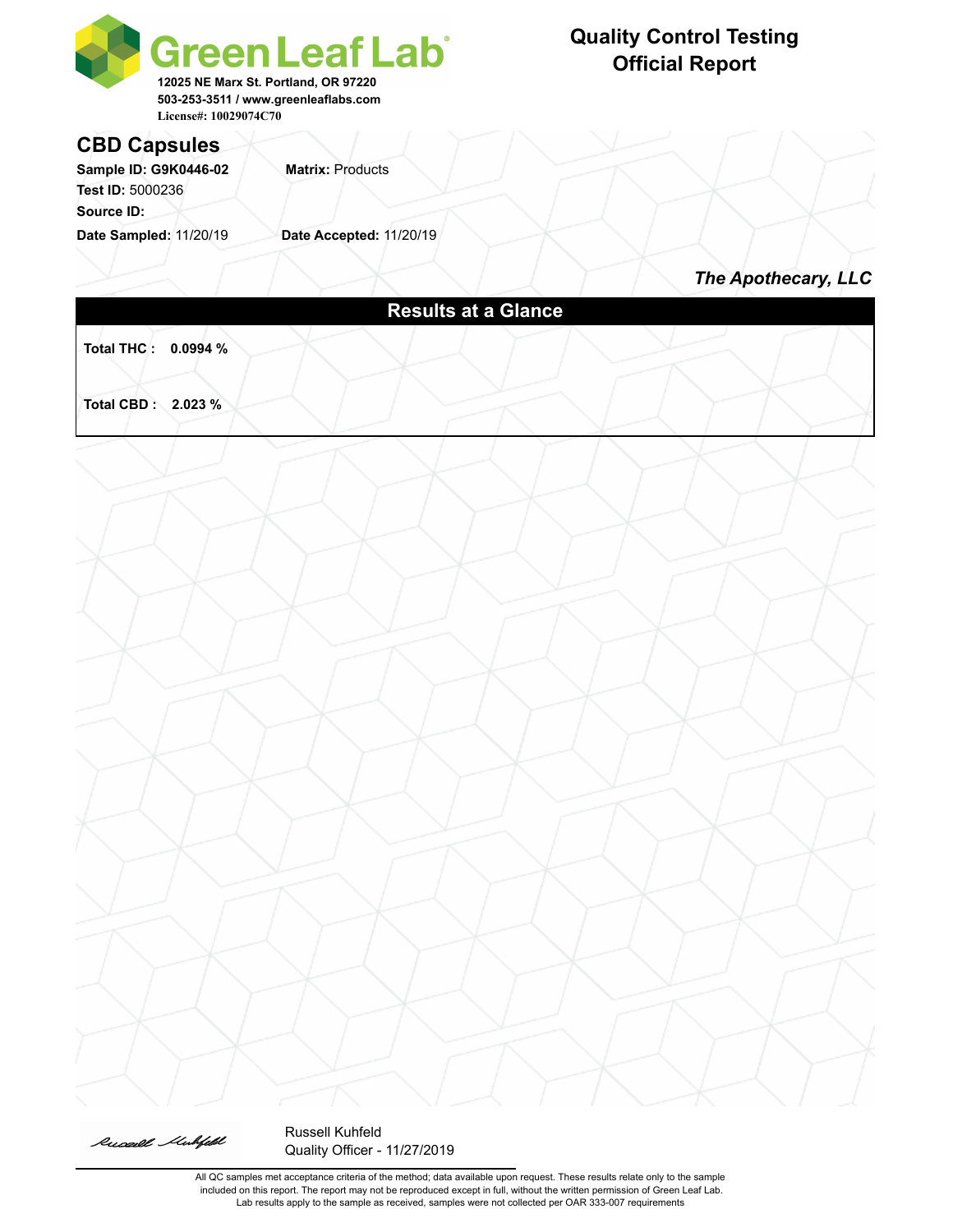

## **Quality Control Testing Official Report**

#### **CBD Capsules**

Sample ID: G9K0446-02 **Matrix: Products Test ID:** 5000236 **Source ID:** 

**Date Sampled:** 11/20/19 **Date Accepted:** 11/20/19

### *The Apothecary, LLC*

| Cannabinoids     | LOQ mg/g | mg/g    | <b>Cannabinoids Profile</b> |                                  |  |  |
|------------------|----------|---------|-----------------------------|----------------------------------|--|--|
| <b>Total THC</b> | 0.316    | 0.994   |                             |                                  |  |  |
| Total CBD        | 0.329    | 20.23   |                             |                                  |  |  |
| <b>THCA</b>      | 0.456    | $<$ LOQ |                             | 0.1<br>0.1                       |  |  |
| delta 9-THC      | 0.316    | 0.994   |                             |                                  |  |  |
| delta 8-THC      | 0.397    | $<$ LOQ |                             |                                  |  |  |
| Exo-THC          | 0.227    | $<$ LOQ |                             |                                  |  |  |
| <b>THCV</b>      | 0.31     | $<$ LOQ |                             |                                  |  |  |
| <b>THCVA</b>     | 0.463    | $<$ LOQ |                             |                                  |  |  |
| <b>CBD</b>       | 0.329    | 15.9    |                             |                                  |  |  |
| <b>CBDA</b>      | 0.454    | 4.935   |                             | delta 9-THC<br>0.1               |  |  |
| <b>CBDV</b>      | 0.318    | $<$ LOQ |                             | <b>CBDA</b><br>0.5<br>CBD<br>1.6 |  |  |
| <b>CBDVA</b>     | 0.437    | $<$ LOQ |                             | CBC<br>0.1                       |  |  |
|                  | 0.286    | $<$ LOQ |                             | Total:<br>2.3                    |  |  |
| <b>CBN</b>       |          | $<$ LOQ |                             |                                  |  |  |
| <b>CBG</b>       | 0.333    |         |                             |                                  |  |  |
| <b>CBGA</b>      | 0.441    | $<$ LOQ |                             |                                  |  |  |

Total THC = delta  $9$ -THC + (THCA  $*$  0.877) Total CBD =  $CBD + (CBDA * 0.877)$ For Potency only delta 9-THC, THCA, CBD, CBDA are ORELAP accredited analytes. Water Activity Action Level is 0.65. Results above 0.65 fail state testing requirements and will be highlighted Red.

Russell Mulifeld

Russell Kuhfeld Quality Officer - 11/27/2019

All QC samples met acceptance criteria of the method; data available upon request. These results relate only to the sample included on this report. The report may not be reproduced except in full, without the written permission of Green Leaf Lab. Lab results apply to the sample as received, samples were not collected per OAR 333-007 requirements